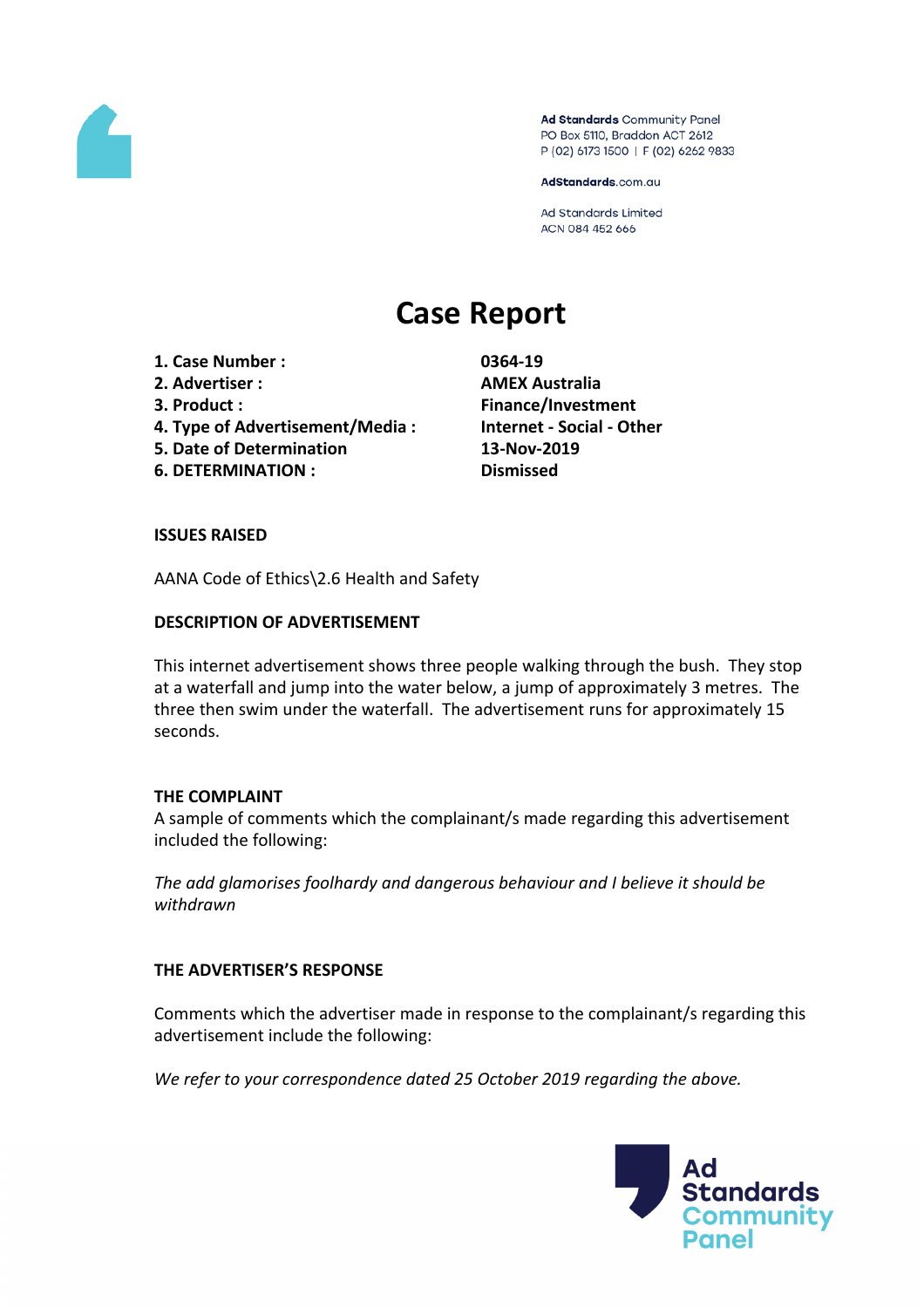

*Respectfully, we do not agree that the "Find Your Joy" advertisement "glamorises fool hardy and dangerous behaviour." Instead, the advertisement shows three adults on a bush walk and swimming under a waterfall. The intent of the advertisement is to promote finding joy and rewards through using American Express rewards.* 

*We do not believe there is any suggestion of danger in the advertisement, nor are the adults shown to be placing themselves at any risk of harm.* 

*We note that a 30 second version of the advertisement was reviewed by FreeTV Australia Pty Limited and received a G rating.* 

*We have also reviewed the advertisement in its entirety against Section 2.6 of the AANA Code of Ethics. Our specific responses is as follows:*

*2.6 Health and Safety. We assert that the advertisement does not depict material that is contrary to Prevailing Community Standards on health and safety. The activities shown in the advertisement are carried out with safety and care, and no harm is caused to any of the people who appear in the advertisement.* 

*Please do not hesitate to contact me if you require any further information.*

#### **THE DETERMINATION**

The Ad Standards Community Panel (Panel) considered whether this advertisement breaches Section 2 of the AANA Code of Ethics (the Code).

The Panel noted the complainant's concern that the advertisement glamourizes foolhardy and dangerous behaviour.

The Panel viewed the advertisement and noted the advertiser's response.

The Panel considered whether the advertisement complied with Section 2.6 of the Code. Section 2.6 of the Code states: "Advertising or Marketing Communications shall not depict material contrary to Prevailing Community Standards on health and safety".

The Panel acknowledged that there is significant community concern about entering a body of water without checking the dangers and assessing the risks.

The Panel noted the advertiser's response that there in no suggestion of danger in the advertisement and the adults are not shown putting themselves in any harm.

The Panel noted that it had previously considered the issue of people jumping off a cliff without checking the water depth in cases, 0064-18, 0400-17, and 0090-15. In each of these cases the Panel determined that there was nothing in the advertisement to suggest that the area had not been assessed for risk before entering the water.